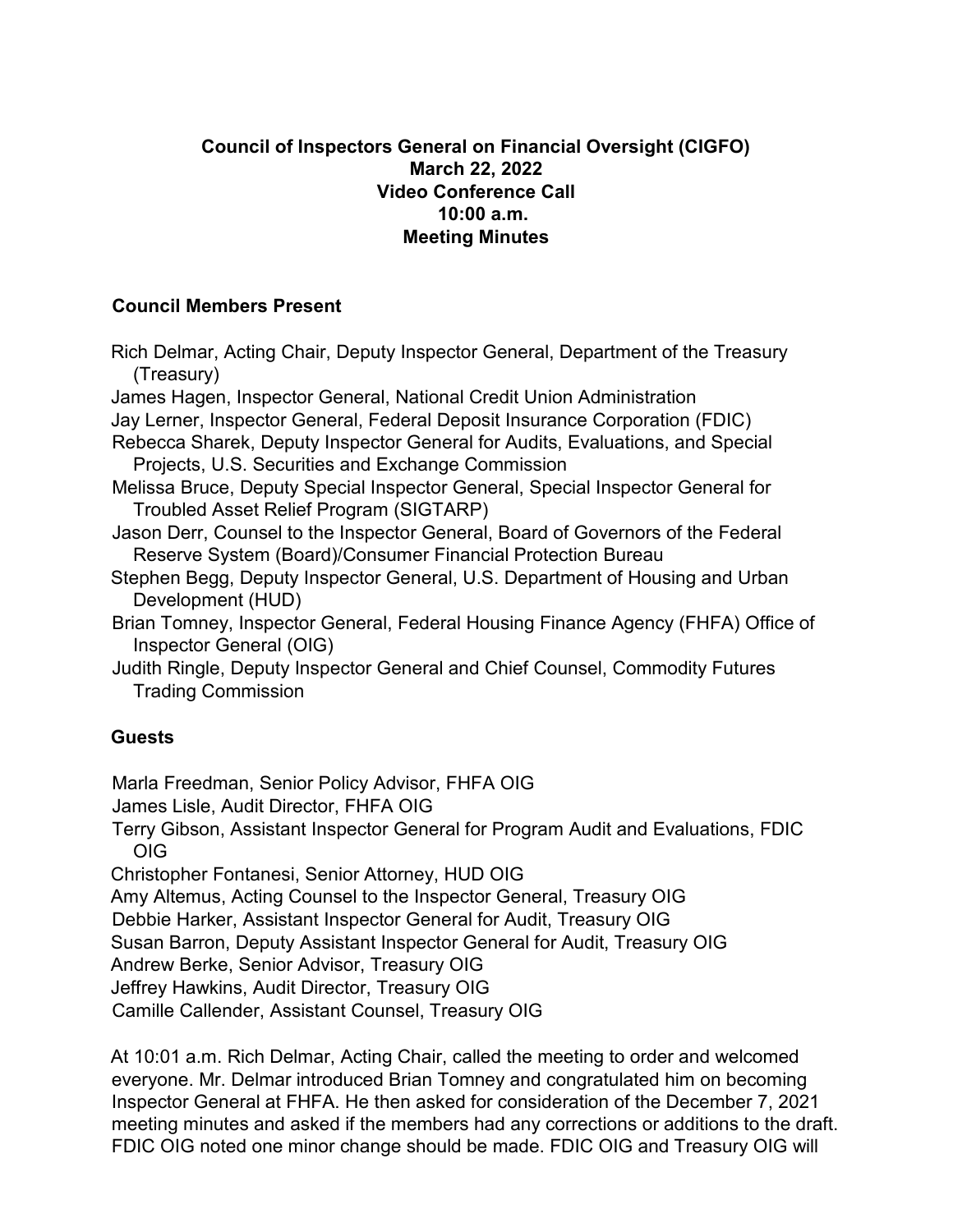check notes and discuss further if needed. Mr. Delmar then called for a motion to approve the minutes subject to the proposed correction, which was made and seconded. The minutes were approved by unanimous consent subject to the correction being made.

Mr. Delmar then asked for consideration of the minutes from the January 24, 2022 Principals meeting regarding reporting the resolved disagreement on the CIGFO Working Group (WG) Project on *Forward Looking Guidance for Crisis Readiness for the Financial Stability Oversight Council (FSOC)*. Discussion was had regarding the public posting of these minutes. Mr Delmar stated that is the practice of CIGFO. It was noted the minutes discuss letters and discussions among the Inspectors General and if Treasury and FSOC were aware of this. Treasury OIG noted no concerns with posting the minutes publically and stated they would let Treasury know. It was then observed that many of the Principals were not in attendance today and are being represented by delegates. It was determined that after consultation within each office, an electronic vote will be taken. Each office will confer and state whether they have any corrections or concerns regarding accuracy and if they have any issues in making the minutes public. Mr. Delmar asked that the vote today be held in abeyance and asked that the members respond electronically to resolve the issue by the end of the week.

Mr. Delmar then introduced Ms. Terry Gibson, FDIC OIG, who provided an update on the CIGFO WG Project on *Forward Looking Guidance for Crisis Readiness for the FSOC*. The WG has revised the language in the guidance document and added a footnote in accordance with an Inspectors General vote on this issue. The document was then sent to FSOC on March 14<sup>th</sup> with a response requested by March 28<sup>th</sup>. Once the response is received, it will be incorporated into the final draft and sent to the WG for one last review before sending to the Inspectors General for a final vote to issue.

Mr. James Lisle, FHFA OIG, then gave an update on the CIGFO WG project, *Review of FSOC's and Its Member Agencies' Response to the Executive Order on Climate-Related Financial Risk*. The WG has moved into fieldwork. Since the last update, the WG has finalized the audit plan and has begun to engage the FSOC member agencies. The WG also has a fieldwork kick-off meeting on February 22 and is holding bi-weekly status meetings. Once the WG begins receiving responses from the FSOC member agencies (via the CIGFO OIGs), the WG will analyze the results to identify any recurring issues or concerns in the process used by FSOC to develop the climate report. Mr. Lisle acknowledged the additional contributions of SIGTARP and FDIC OIG for assisting with outreach to some of the non-Federal FSOC members. Discussion was had on the new SEC climate-related regulations. SEC OIG is monitoring the issue and will incorporate the regulations into their approach, as needed.

Mr. Delmar then opened a discussion on the need for CIGFO to develop its own audit resolution policy going forward. He noted that Treasury has Treasury Directive 40-03 but other OIGs may use different processes. It is important that whatever is developed, that CIGFO is in agreement on the process, what triggers the process and that the